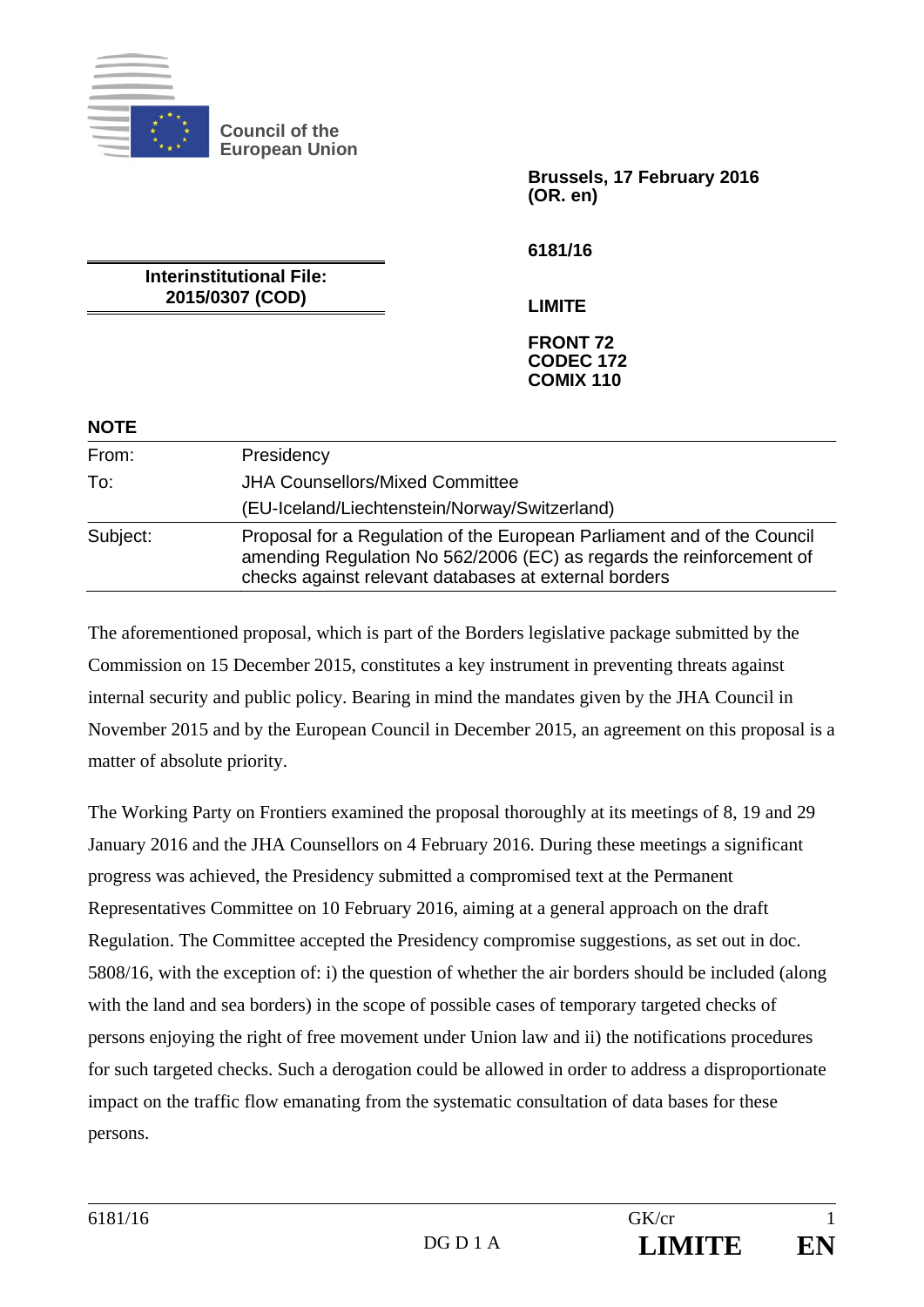Following further work, the Presidency has prepared the attached revised compromise text, with a view to finding the right balance between the security priorities and the economic and travel-related impact of the proposed new measures on border controls.

The JHA Counsellors are invited to examine the attached text, which in its view could constitute the basis for an overall agreement on the proposal. The intention of the Presidency, in line with the aforementioned mandates from the Council and the European Council, is to confirm a general approach on the compromise text at the JHA Council on 25 February 2016. It is noted that the changes vis-à-vis the Commission proposal are demonstrated in underline and the latest changes following the Coreper meeting on 10 February are indicated in bold and underline.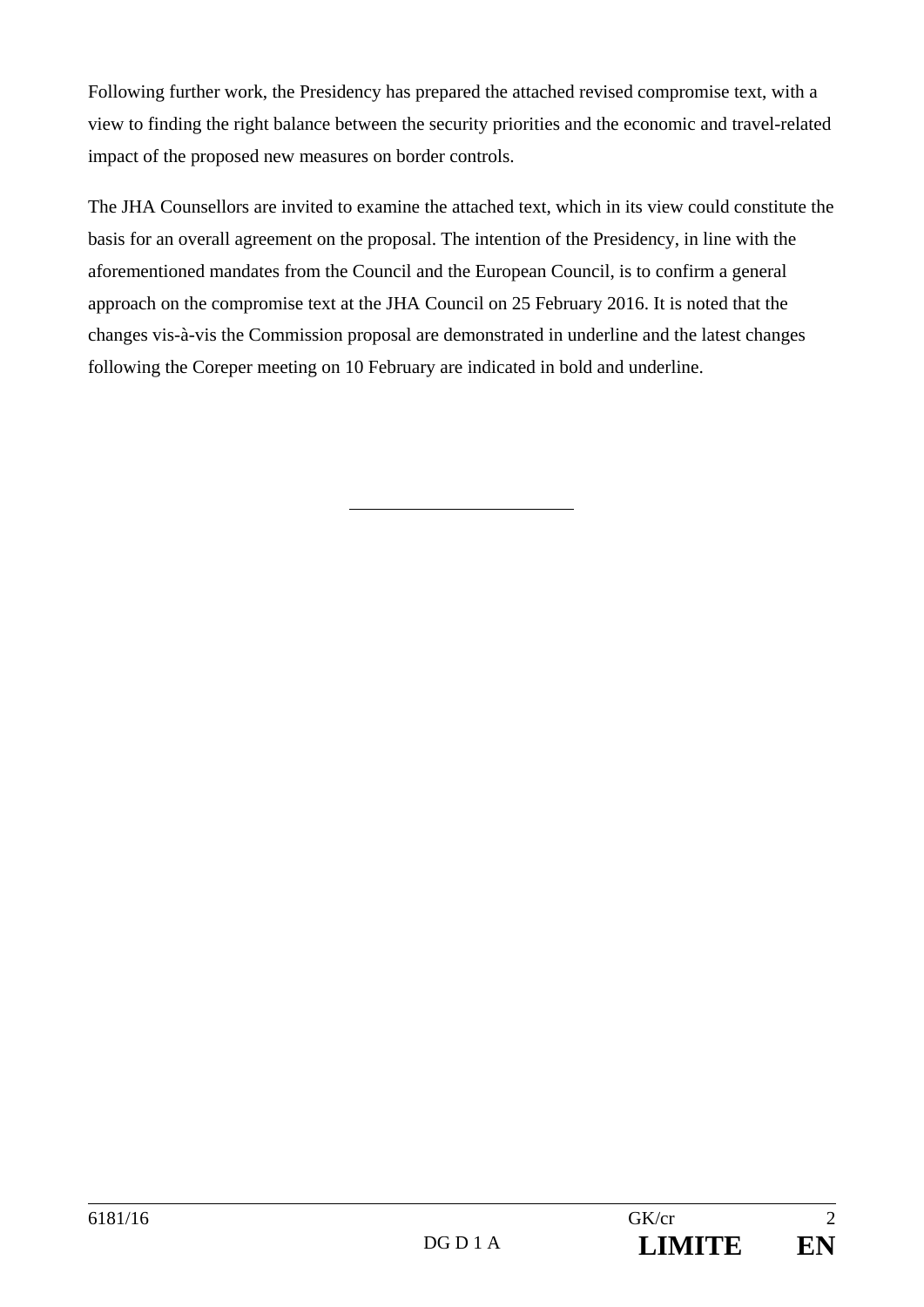### **DRAFT REGULATION OF THE EUROPEAN PARLIAMENT AND OF THE COUNCIL**

#### **amending Regulation No 562/2006 (EC) as regards the reinforcement of checks against relevant databases at external borders**

### THE EUROPEAN PARLIAMENT AND THE COUNCIL OF THE EUROPEAN UNION,

Having regard to the Treaty on the Functioning of the European Union, and in particular Article  $77(2)(b)$  thereof,

Having regard to the proposal from the European Commission,

After transmission of the draft legislative act to the national parliaments,

Acting in accordance with the ordinary legislative procedure,

Whereas:

- (1) Control at external borders remains one of the main safeguards of the area without controls at internal borders. It is carried out in the interest of all Member States. One of the purposes of such controls is to prevent any threat to the Member States' internal security and public policy, irrespectively of the origin of such threat.
- (2) The phenomenon of foreign terrorist fighters, many of whom are Union citizens, demonstrates the necessity to strengthen the checks at external borders with regard to Union citizens.
- (3) The documents of persons enjoying the right of free movement under Union law should therefore be checked systematically against relevant databases related to stolen, misappropriated, lost and invalidated travel documents in order to avoid that persons hide their real identity.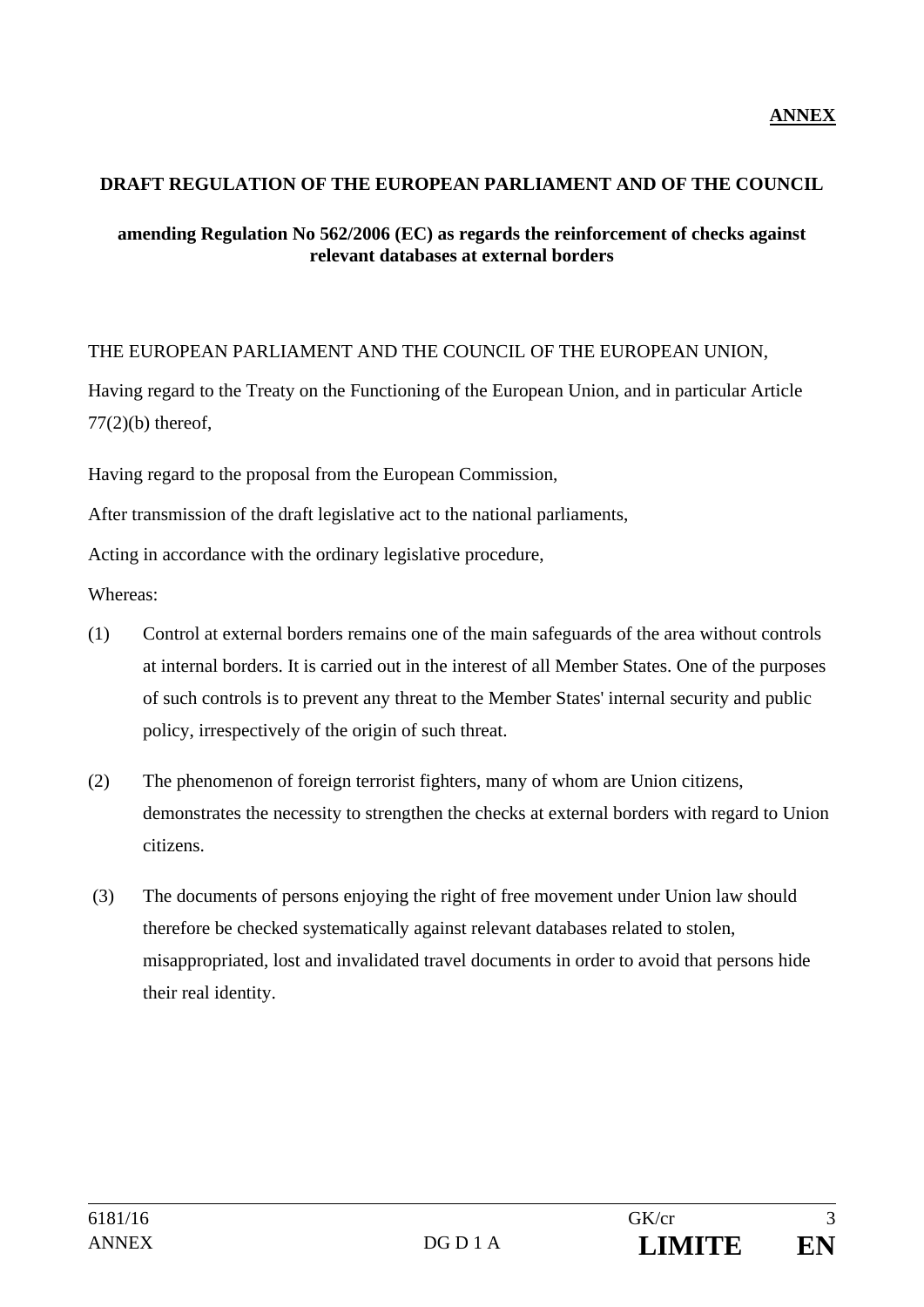- (3a) Member States are obliged to check systematically third country nationals against all databases on entry. It should be ensured that such checks are also carried out systematically on exit.
- (4) Border guards should for the same reason also systematically check persons enjoying the right of free movement under Union law against relevant national and European databases in order to ensure that they do not represent a threat to internal security or public policy.
- (5) Technological developments allow in principle to consult relevant databases without delaying the process of crossing the border, as the controls on documents and persons can be carried out in parallel. Automatic border control gates may be relevant in that context. The use of passenger information received in accordance with Council Directive 2004/82/EC, or in accordance with other Union or national legislation, may also contribute to speeding up the process of required controls during the border crossing process. It is therefore possible without disproportionate negative effect on persons travelling in good faith to strengthen checks at external borders to better identify those persons who intend to hide their real identity or who are subject to relevant alerts for security reasons or for arrest. Systematic checks should be carried out at all external borders.
- (5a) However, if systematic checks at **(…)** borders were to have a disproportionate impact on the flow of traffic at the border, Member States should be allowed not to carry out systematic checks against databases but only if based on a risk analysis assessing that such a relaxation would not lead to a security risk. Such risk assessment should be transmitted to the Agency for the Management of Operational Cooperation at the External Borders of the Member States of the European Union established by Council Regulation (EC) No  $2007/2004<sup>1</sup>$  and be the subject of regular reporting both to the Commission and to the Agency**. This derogation should, however, only apply for a limited period regarding air borders.**

 **1** Council Regulation (EC) No 2007/2004 of 26 October 2004 establishing a European Agency for the Management of Operational Cooperation at the External Borders of the Member States of the European Union (OJ L 349, 25.11.2004, p.1).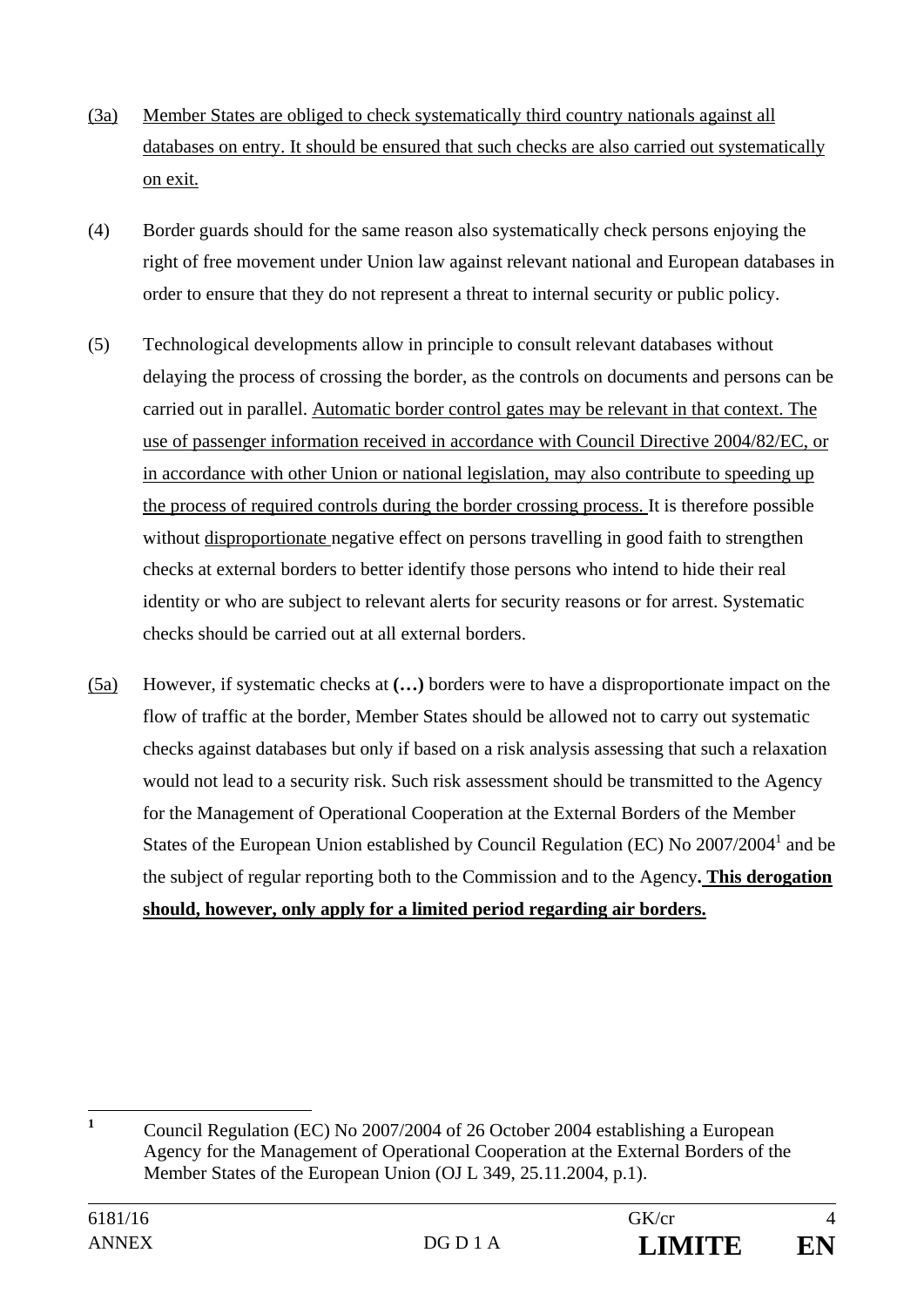- **(5b) Where a Member State intends to carry out targeted consultations regarding persons enjoying the right of free movement under Union law, it should notify without delay the other Member States, the Agency and the Commission. A procedure for this notification should be developed by the Commission, in cooperation with the Member States, in the context of the Schengen Borders Code Handbook.**
- (6) With Council Regulation (EC) No  $2252/2004^1$ , the Union introduced the facial image and fingerprints as security elements in the passport of Union citizens. These security features have been introduced in order to render the passports more secure and establish a reliable link between the holder and the passport. Member States should therefore verify at least one of these biometric identifiers, in case of doubts on the authenticity of the travel document or on the identity of its holder. The same approach should apply to the checks on the thirdcountry nationals, where this is possible.
- (7) This Regulation is without prejudice to the application of Directive 2004/38/EC of the European Parliament and of the Council<sup>2</sup>.
- (8) *(moved up in the Preamble and became Recital 3a).*
- (9) Since the objective of this Regulation, namely reinforcing the checks against databases at external borders in reply in particular to the increase of the terrorist threat concerns one of the safeguards of the area without internal border control and as such concerns the proper functioning of the Schengen area, it cannot be sufficiently achieved by the Member States individually, but can rather be better achieved at Union level, the Union may adopt measures, in accordance with the principle of subsidiarity as set out in Article 5 of the Treaty on European Union. In accordance with the principle of proportionality, as set out in that Article, this Regulation does not go beyond what is necessary in order to achieve those objectives.

 **1** Council Regulation (EC) No 2252/2004 of 13 December 2004 on standards for security features and biometrics in passports and travel documents issued by Member States (OJ L 385, 29.12.2004, p.1).

**<sup>2</sup>** Directive 2004/38/EC of the European Parliament and of the Council of 29 April 2004 on the right of citizens of the Union and their family members to move and reside freely within the territory of the Member States (OJ L 158, 30.4.2004, p. 77).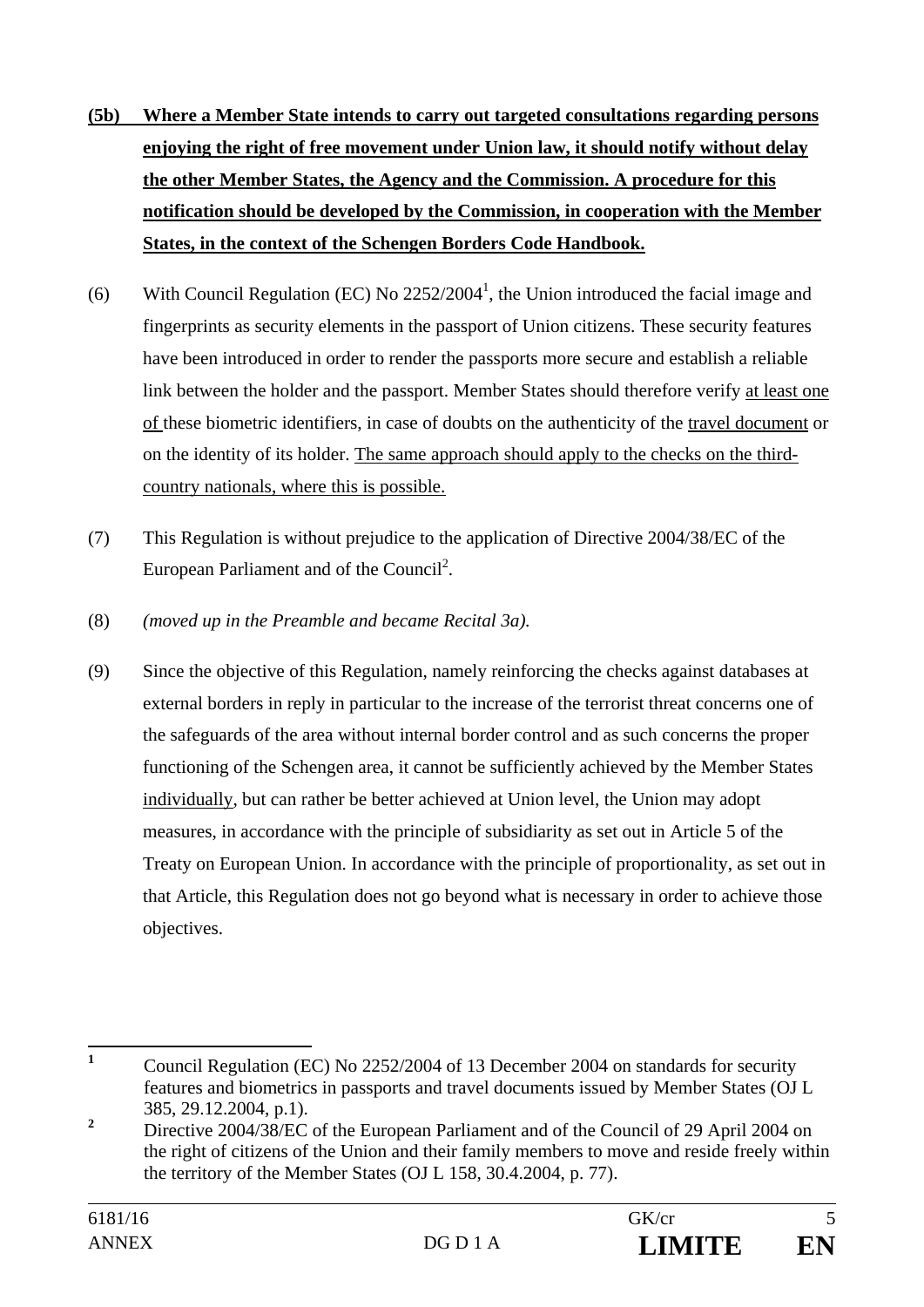- (10) In accordance with Articles 1 and 2 of the Protocol No 22 on the position of Denmark, as annexed to the Treaty on European Union and to the Treaty on the Functioning of the European Union, Denmark is not taking part in the adoption of this Regulation and is not bound by it or subject to its application. Given that this Regulation builds upon the Schengen *acquis*, Denmark shall, in accordance with Article 4 of that Protocol, decide within a period of six months after the Council has decided on this Regulation whether it will implement it in its national law.
- (11) This Regulation constitutes a development of the provisions of the Schengen *acquis*, in which the United Kingdom does not take part, in accordance with Council Decision  $2000/365/EC<sup>1</sup>$ ; the United Kingdom is therefore not taking part in the adoption of this Regulation and is not bound by it or subject to its application.
- (12) This Regulation constitutes a development of the provisions of the Schengen *acquis*, in which Ireland does not take part, in accordance with Council Decision  $2002/192/EC^2$ ; Ireland is therefore not taking part in the adoption of this Regulation and is not bound by it or subject to its application.
- (13) As regards Iceland and Norway, this Regulation constitutes a development of the provisions of the Schengen *acquis* within the meaning of the Agreement concluded by the Council of the European Union and the Republic of Iceland and the Kingdom of Norway concerning the latters' association with the implementation, application and development of the Schengen *acquis*<sup>3</sup>, which fall within the area referred to in point A of Article 1 of Council Decision  $1999/437/EC<sup>4</sup>$ .

 **1** Council Decision 2000/365/EC of 29 May 2000 concerning the request of the United Kingdom of Great Britain and Northern Ireland to take part in some of the provisions of the Schengen acquis (OJ L 131, 1.6.2000, p. 43).

**<sup>2</sup>** Council Decision 2002/192/EC of 28 February 2002 concerning Ireland's request to take part in some of the provisions of the Schengen acquis (OJ L 64, 7.3.2002, p. 20).

**<sup>3</sup>** OJ L 176, 10.07.1999, p.36.

**<sup>4</sup>** Council Decision 1999/437/EC of 17 May 1999 on certain arrangements for the application of the Agreement concluded by the Council of the European Union and the Republic of Iceland and the Kingdom of Norway concerning the association of those two States with the implementation, application and development of the Schengen acquis (OJ L 176, 10.07.1999, p.31).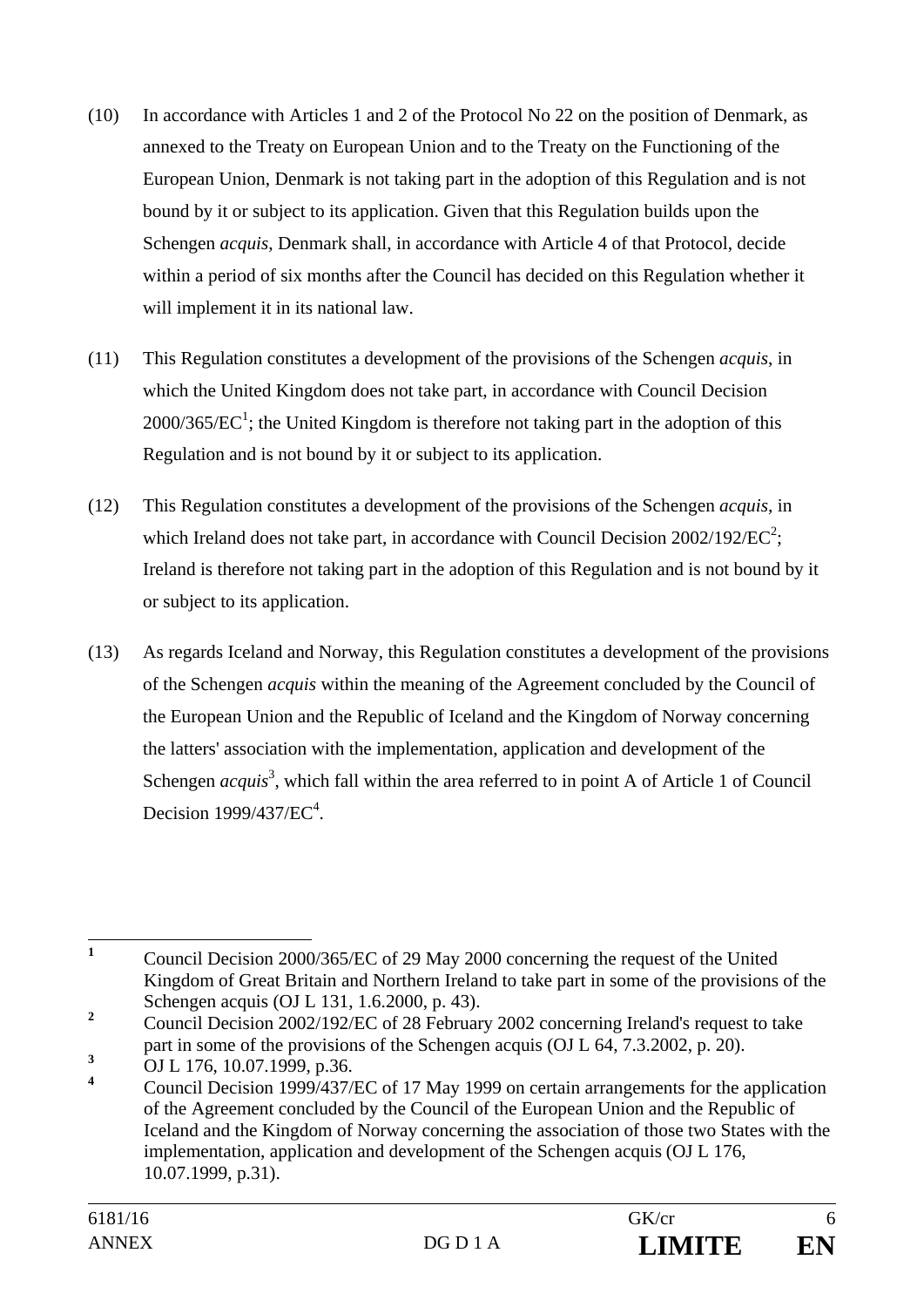- (14) As regards Switzerland, this Regulation constitutes a development of the provisions of the Schengen *acquis* within the meaning of the Agreement between the European Union, the European Community and the Swiss Confederation on the Swiss Confederation's association with the implementation, application and development of the Schengen *acquis*<sup>1</sup> which fall within the area referred to in Article 1, point A of Decision 1999/437/EC read in conjunction with Article 3 of Council Decision  $2008/146/EC^2$ .
- (15) As regards Liechtenstein, this Regulation constitutes a development of the provisions of the Schengen *acquis* within the meaning of the Protocol between the European Union, the European Community, the Swiss Confederation and the Principality of Liechtenstein on the accession of the Principality of Liechtenstein to the Agreement between the European Union, the European Community and the Swiss Confederation on the Swiss Confederation's association with the implementation, application and development of the Schengen *acquis*<sup>3</sup> which fall within the area referred to in Article 1, point A of Decision 1999/437/EC read in conjunction with Article 3 of Council Decision  $2011/350/EU<sup>4</sup>$ .
- (16) As far as the use of Schengen Information System is concerned this Regulation constitutes an act building upon, or otherwise relating to, the Schengen *acquis* within, respectively, the meaning of Article 3(2) of the 2003 Act of Accession and Article 4(2) of the 2011 Act of Accession. The results of queries in the Schengen Information System should be without prejudice to Article 4 of Council Decision 2010/365/EU.

 **1** OJ L 53, 27.2.2008, p. 52.

**<sup>2</sup>** Council Decision 2008/146/EC of 28 January 2008 on the conclusion, on behalf of the European Community, of the Agreement between the European Union, the European Community and the Swiss Confederation on the Swiss Confederation's association with the implementation, application and development of the Schengen acquis (OJ L 53, 27.2.2008, p. 1).

**<sup>3</sup>** OJ L 160, 18.6.2011, p. 21.

**<sup>4</sup>** Council Decision 2011/350/EU of 7 March 2011 on the conclusion, on behalf of the European Union, of the Protocol between the European Union, the European Community, the Swiss Confederation and the Principality of Liechtenstein on the accession of the Principality of Liechtenstein to the Agreement between the European Union, the European Community and the Swiss Confederation on the Swiss Confederation's association with the implementation, application and development of the Schengen acquis, relating to the abolition of checks at internal borders and movement of persons (OJ L 160, 18.6.2011, p. 19).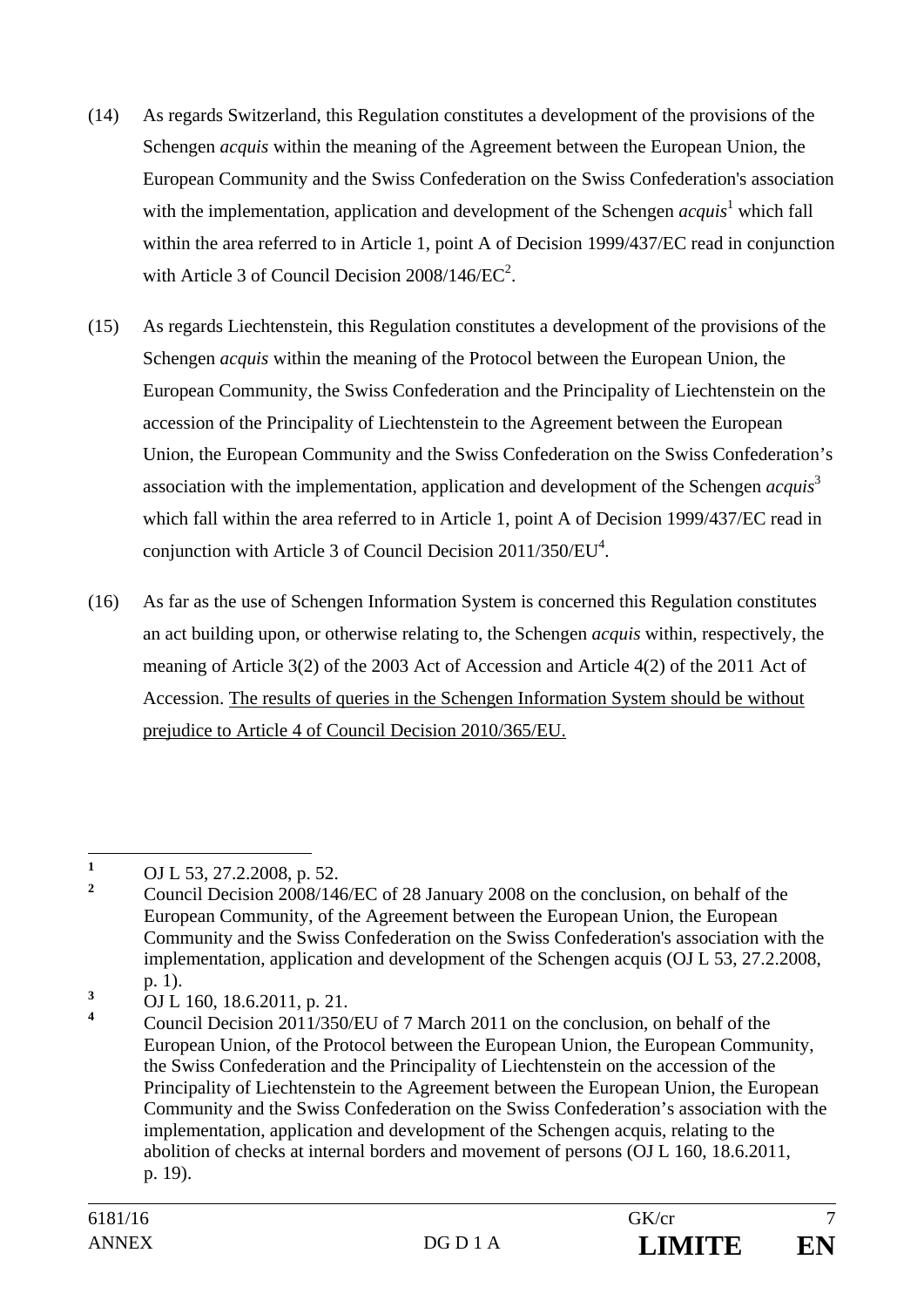- (17) This Regulation respects fundamental rights and observes the principles recognised in particular by the Charter of Fundamental Rights of the European Union.
- (18) Regulation (EC) No  $562/2006$  of the European Parliament and of the Council<sup>1</sup> should therefore be amended accordingly,

# *Article 1*

Regulation (EC) No 562/2006 is amended as follows:

Article 7 is amended as follows:

(a) Paragraph 2 is replaced by the following:

"2. On entry and on exit, persons enjoying the right of free movement under Union law shall be subject to the following checks:

(a) verification of the identity and the nationality of the person and the validity and authenticity of the travel document, including by consulting the relevant databases, in particular:

- (1) the Schengen Information System;
- (2) the Interpol database on stolen and lost travel documents;
- (3) national databases containing information on stolen, misappropriated, lost and invalidated travel documents.

For passports and travel documents containing a storage medium as referred to in Article 1(2) of Council Regulation 2252/2004, the authenticity of the storage medium shall be checked.

 **1** Regulation (EC) No 562/2006 of the European Parliament and of the Council of 15 March 2006 establishing a Community Code on the rules governing the movement of persons across borders (Schengen Borders Code) (OJ L 105, 13.4.2006, p.1).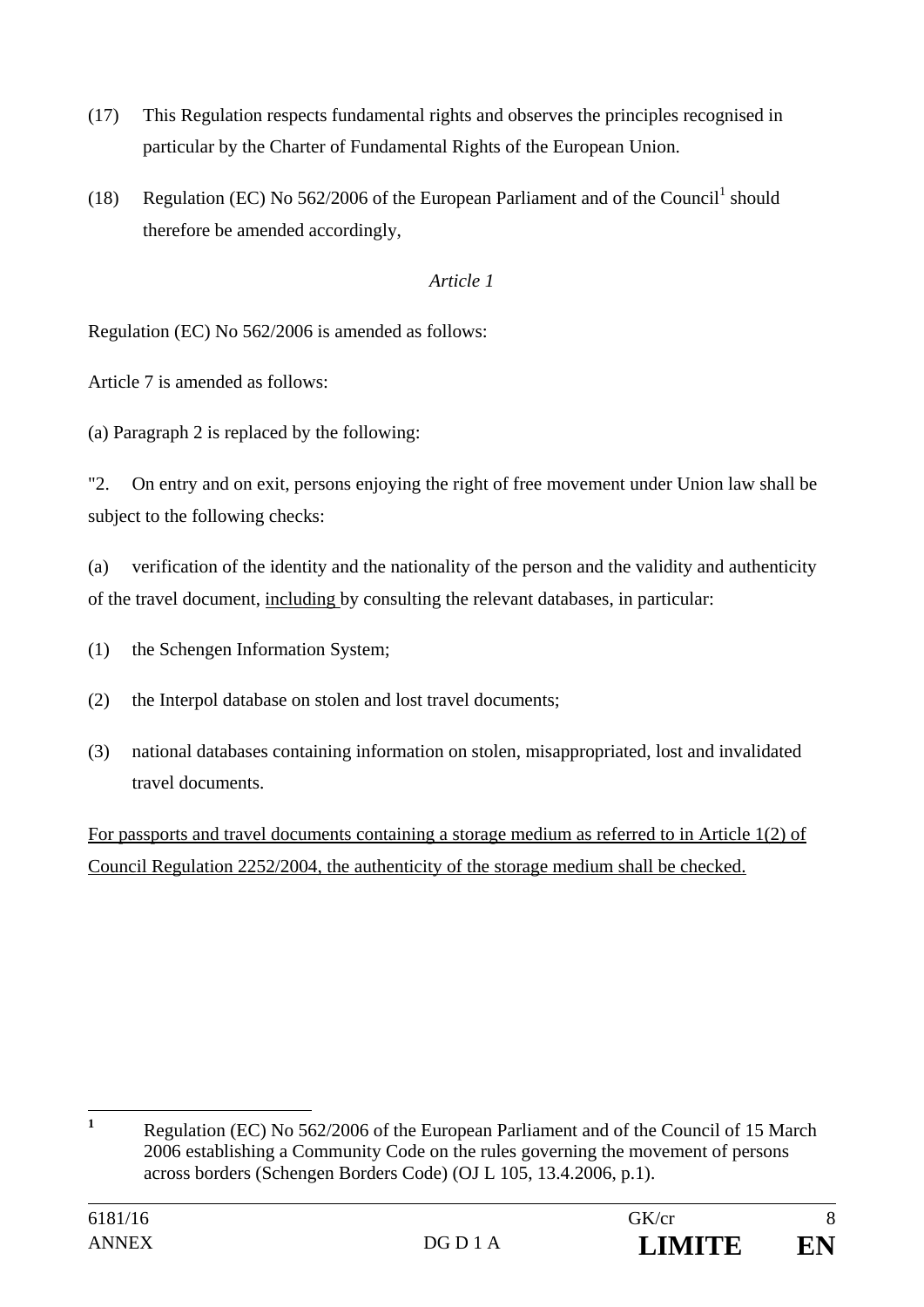(b) verification that a person enjoying the right of free movement under Union law is not considered to be a threat to the internal security, public policy, international relations of any of the Member States or to public health, including by consulting the relevant Union, and national databases, in particular the Schengen Information System.

**(c)** Where there is doubt on the authenticity of the travel document or on the identity of its holder, **(…)** verification of at least one of the biometric identifiers integrated in the passports and travel documents issued in accordance with Council Regulation (EC) No 2252/2004\*. Where possible, such verification shall also be carried out regarding travel documents not covered by that Regulation.

**2a.** Where **(at external land and sea borders)** the consultation of the data bases referred to in **paragraph 2(a) and (b)** would have a disproportionate impact on the flow of traffic, **a** Member **State** may decide to carry out those **consultations** on a targeted basis at specified border crossingpoints**,** based on an assessment of the risks related to internal security, public policy, international relations of any of the Member States or a threat to public health.

The scope and duration of the temporary reduction to targeted checks **shall not exceed what is strictly necessary** and shall be defined in accordance with a risk assessment **established by the Member State concerned.** The risk assesment shall explain the reasons for the temporary reduction to targeted checks and shall take into account, inter alia, the disproportionate impact on the flow of traffic and assess the possible risks and shall provide for statistics on passengers and incidents related to cross border crime. It shall be updated regularly.

**The** Member State **concerned** shall **without delay** transmit its risk assessment **and updates to it** to the Agency for the Management of Operational Cooperation at the External Borders of the Member States of the European Union established by Regulation (EC) No 2007/2004 and **shall** report every six months to the Commission and to that Agency on the application of the checks carried out on a targeted basis. **The Member State concerned may decide to classify the risk assessment or parts thereof.**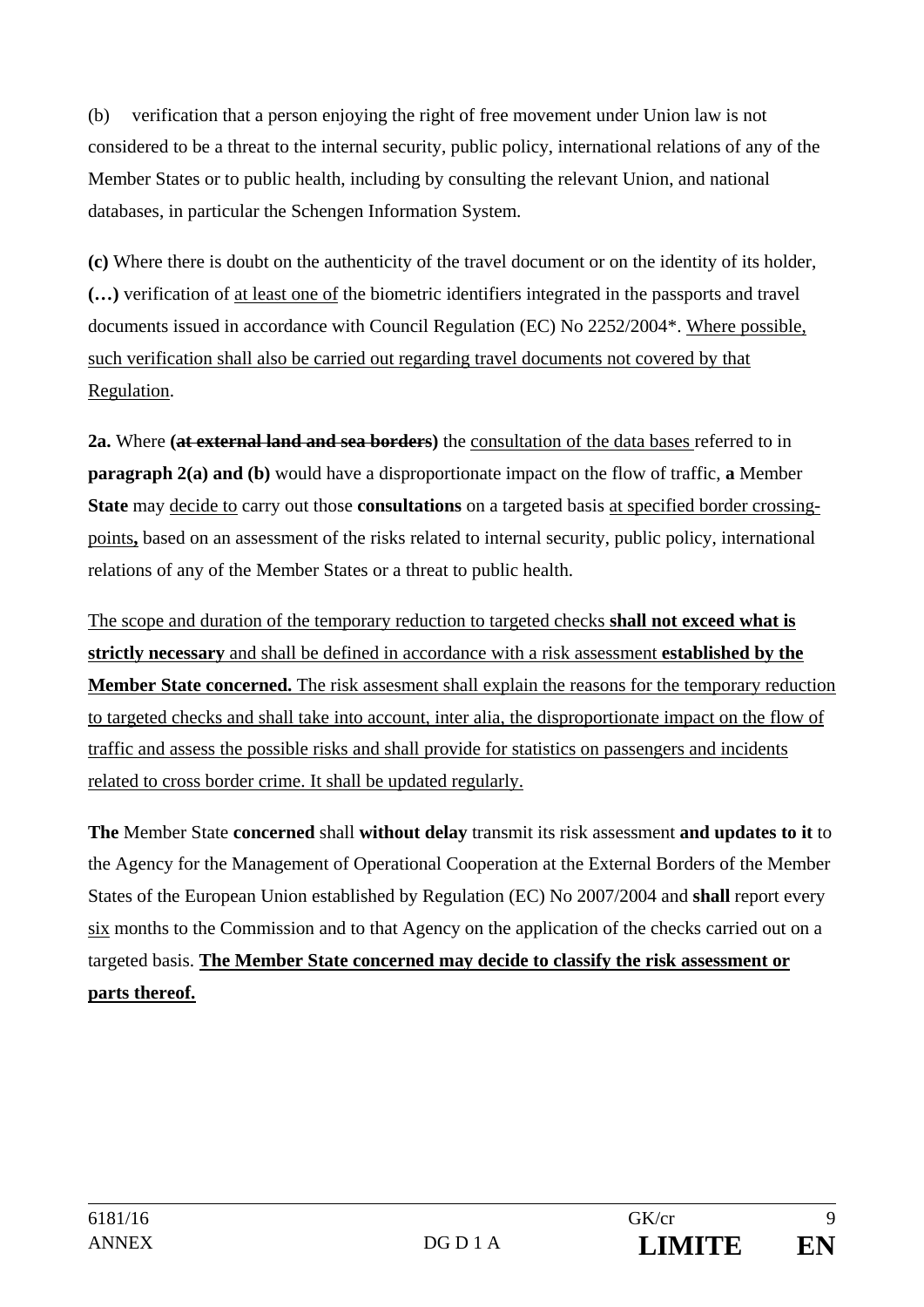**2b. Where a Member State intends to carry out targeted consultations pursuant to paragraph 2a, it** shall notify the other Member States, **the Agency** and the Commission **accordingly without delay. The Member State concerned may decide to classify the notification or parts thereof.** 

**In case the Member States, the Agency or the Commission have concerns about the intention, they shall notify the Member State concerned of these concerns without delay. The Member State concerned shall take these concerns into account.** 

**2c. The Commission shall, before two years after [date to be inserted: date of application/entry into force, depending on the final wording of Article 2], transmit to the the European Parliament and the Council an evaluation of the implementation and consequences of paragraphs 2a and 2b.** 

# **2d. With regard to air borders, paragraphs 2a and 2b shall apply for a maximum period of three years from [date to be inserted: date of application/entry into force, depending on the final wording of Article 2].**

**2e.** The consultation of the databases refered to in paragraph **2(a)**, and the consultation of the relevant Union and national databases refered to in paragraphs **2(b)** may be carried out in advance based on passenger information received in accordance with Council Directive 2004/82(EC) or in accordance with other Union or national legislation.

In case this consultation is carried out in advance based on such passenger information, a verification shall take place at the border crossing point. This process shall consist of a verification of the received advanced data against the data in the travel document and the verification of the identity and the nationality of the person concerned, as well as the validity and the authenticity of the travel document."

\_\_\_\_\_\_\_\_\_\_\_\_

<sup>\*</sup> Council Regulation (EC) No 2252/2004 of 13 December 2004 on standards for security features and biometrics in passports and travel documents issued by Member States (OJ L 385, 29.12.2004, p.1)."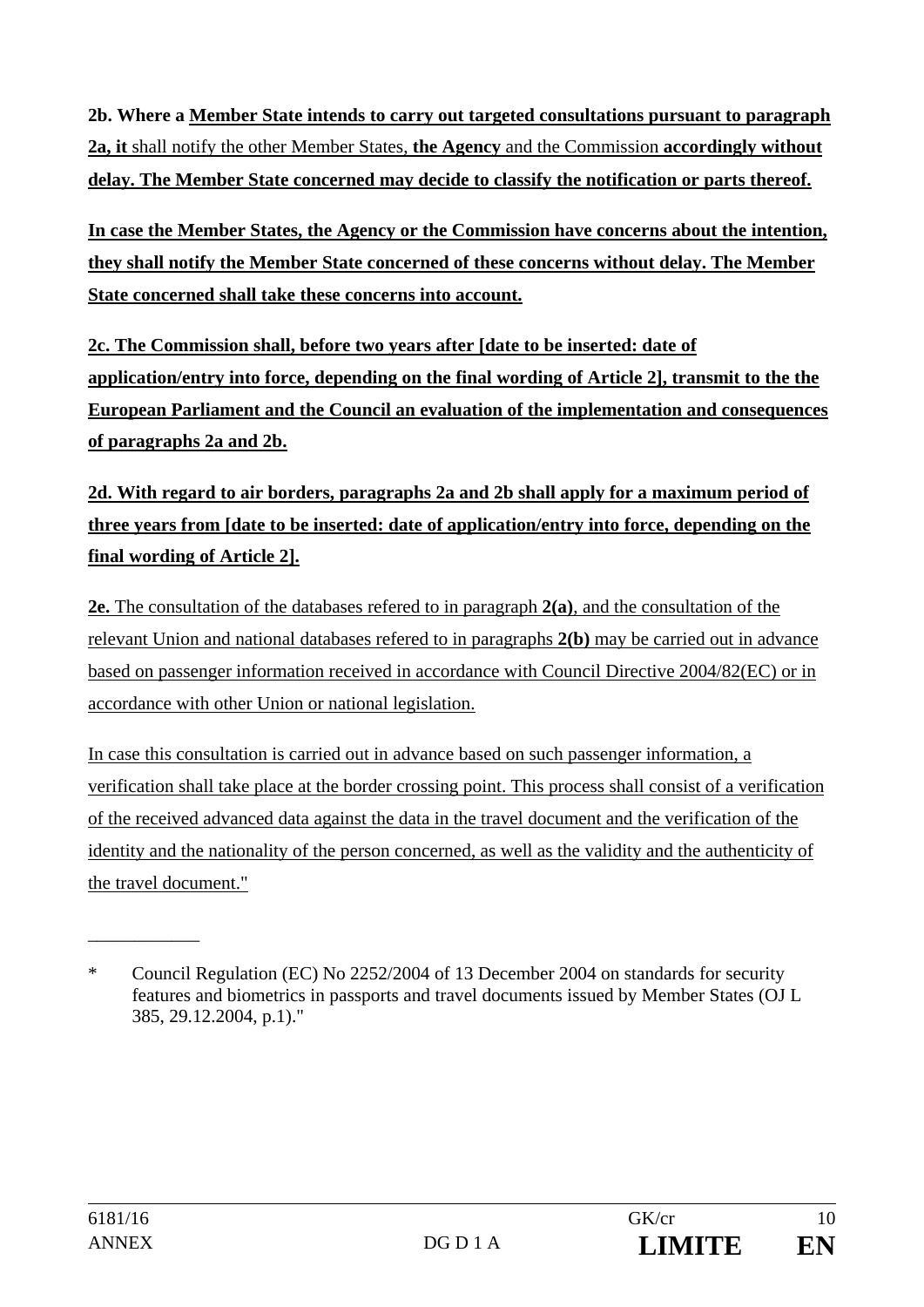(aa) Paragraph  $3(a)(i)$  and (ii) are replaced by the following:

"(i) Verification of the identity and the nationality of the third country national and the validity and authenticity of the travel document, including by consulting the relevant databases, in particular:

- (1) the Schengen Information System;
- (2) the Interpol database on stolen and lost travel documents;
- (3) national databases containing information on stolen, misappropriated, lost and invalidated travel documents

For passport and travel documents containing a storage medium, the authenticity of the chip data shall be checked, subject to the availability of valid certificates.

(ii) verification that the travel document is accompanied, where applicable, by the requisite visa or residence permit."

(b) Paragraph 3(b)(iii) is replaced by the following:

"(iii) verification that the third-country national concerned is not considered to be a threat to public policy, internal security or international relations of any of the Member States, including by consulting the relevant Union and national databases, in particular the Schengen Information System;".

(c) Paragraph **3**(c)(iii) is deleted.

(d) In paragraph 3, the following points are added:

"(x)The consultation of the databases refered to in paragraph **3**(i), and the consultation of the relevant Union and national databases refered to in paragraphs **3**(a)(vi) may be carried out in advance based on passenger information received in accordance with Council Directive 2004/82(EC) or with other Union or national legislation.